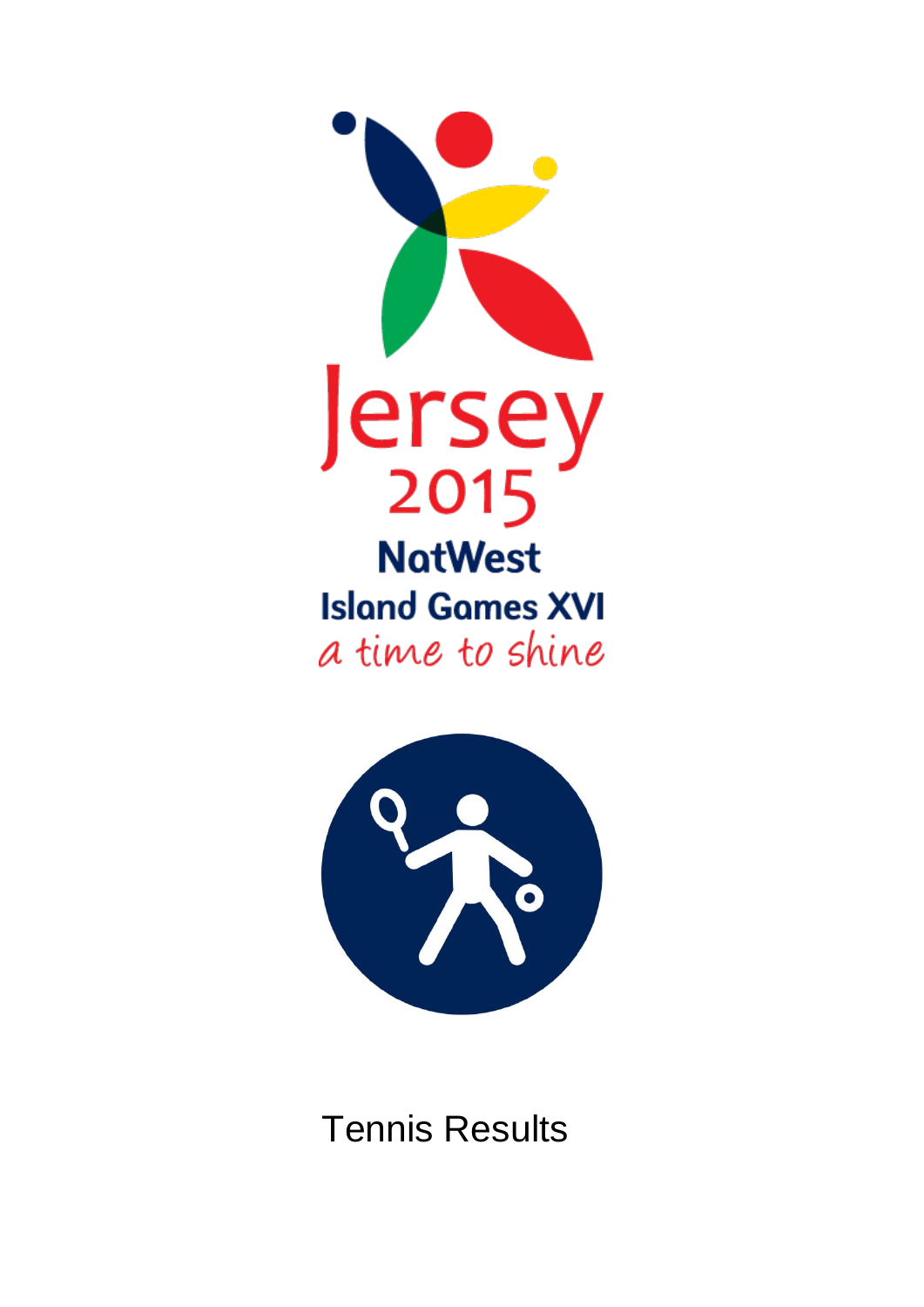

## Medal Table Tennis

| <u>rennis</u> |                  |                |                |                          |                |
|---------------|------------------|----------------|----------------|--------------------------|----------------|
|               | Island           |                |                | Gold Silver Bronze Total |                |
|               | Guernsey         | 3 <sup>7</sup> |                | $1 \t 2$                 | 6              |
|               | Jersey           | $2^{\sim}$     | $\mathbf{3}$   | $\overline{4}$           | 9              |
|               | Isle of Man      | $\overline{2}$ | $\overline{2}$ | $\mathbf{1}$             | 5              |
|               | Isle of Wight 0  |                | 1              | $\mathbf{1}$             | $\overline{2}$ |
|               | Åland            | 0              | 0              | 3                        | 3              |
|               | Gotland          | 0              | 0              | 3                        | 3              |
| A             | Bermuda          | $\mathbf 0$    | 0              | $\mathbf 0$              | 0              |
|               | Cayman Islands 0 |                | 0              | $\boldsymbol{0}$         | 0              |
|               | Faroe Islands    | $\overline{0}$ | 0              | 0                        | 0              |
| щ             | Gibraltar        | $\mathbf 0$    | 0              | 0                        | 0              |
|               | Menorca          | $\overline{0}$ | $\overline{0}$ | 0                        | 0              |
|               | Ynys Môn         | $\overline{0}$ | 0              | 0                        | $\overline{0}$ |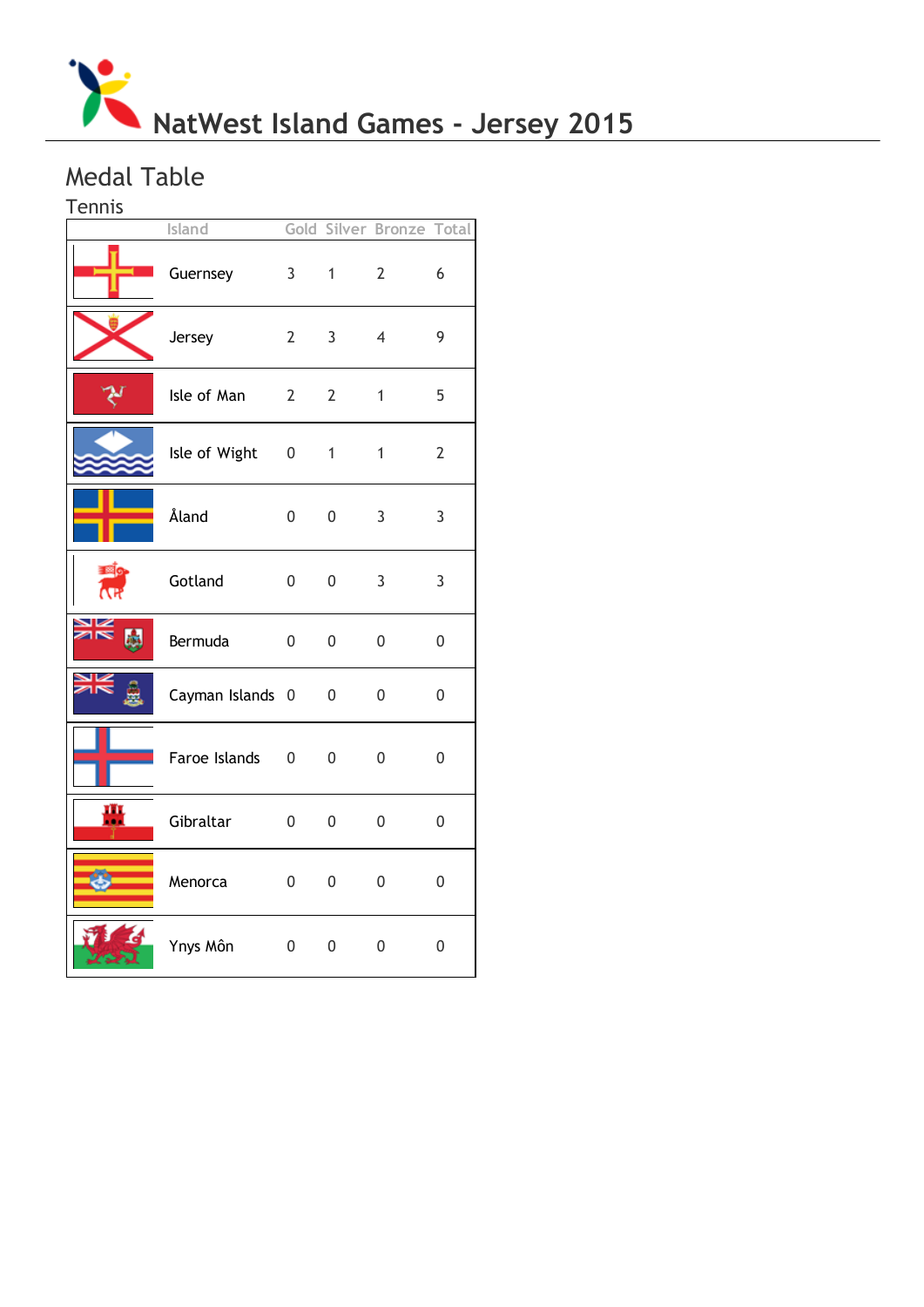

# Tennis Men's Team Event

## Heat: Final



#### Heat: Semi‐Finals



Last Result: 29/06/2015 16:03:02 Status: Confirmed 29/06/2015 16:03:07

## Heat: Quarter‐Finals

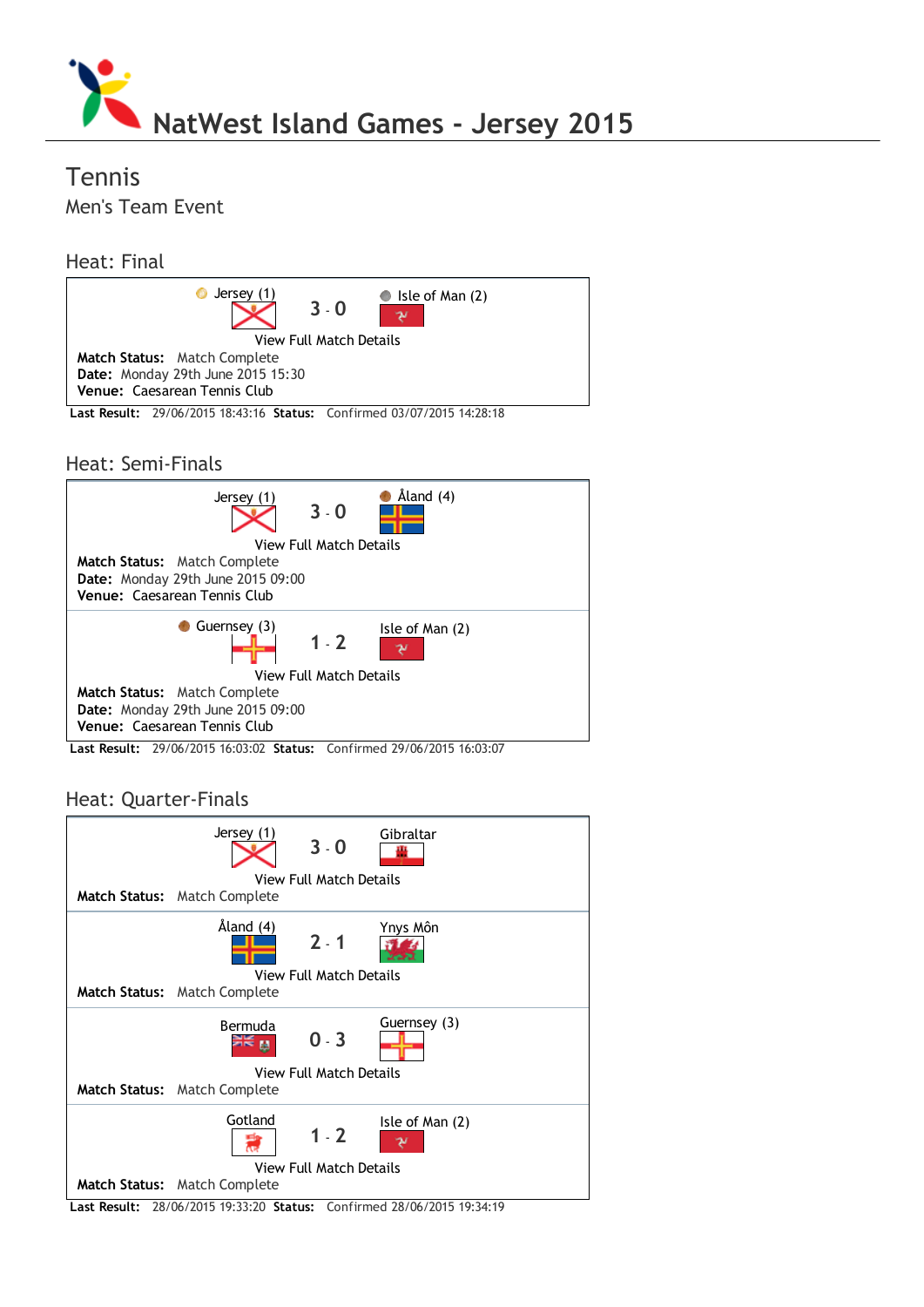# Heat: Round of 16

| Jersey (1)                                                                                        |                                    | Bye             |
|---------------------------------------------------------------------------------------------------|------------------------------------|-----------------|
| Isle of Wight                                                                                     | $1 - 2$<br>View Full Match Details | Gibraltar<br>풀  |
| Match Status: Match Complete<br>Date: Sunday 28th June 2015 09:00<br>Venue: Caesarean Tennis Club |                                    |                 |
| Åland (4)                                                                                         |                                    | Bye             |
| Ynys Môn                                                                                          | $2 - 1$                            | Menorca         |
|                                                                                                   | <b>View Full Match Details</b>     |                 |
| Match Status: Match Complete                                                                      |                                    |                 |
| Date: Sunday 28th June 2015 09:00                                                                 |                                    |                 |
| Venue: Caesarean Tennis Club                                                                      |                                    |                 |
|                                                                                                   |                                    |                 |
| Faroe Islands                                                                                     | $1 - 2$                            | Bermuda<br>ŦН   |
|                                                                                                   | View Full Match Details            |                 |
| Match Status: Match Complete                                                                      |                                    |                 |
| Date: Sunday 28th June 2015 09:00                                                                 |                                    |                 |
| Venue: Caesarean Tennis Club                                                                      |                                    |                 |
| Bye                                                                                               |                                    | Guernsey (3)    |
| Cayman Islands                                                                                    | $0 - 3$                            | Gotland         |
|                                                                                                   | <b>View Full Match Details</b>     |                 |
| Match Status: Match Complete<br>Date: Sunday 28th June 2015 09:00<br>Venue: Caesarean Tennis Club |                                    |                 |
| Bye                                                                                               |                                    | Isle of Man (2) |
| 28/06/2015 22:07:31 Status: Confirmed 28/06/2015 22:09:10<br>Last Result:                         |                                    |                 |

# Heat: Schedule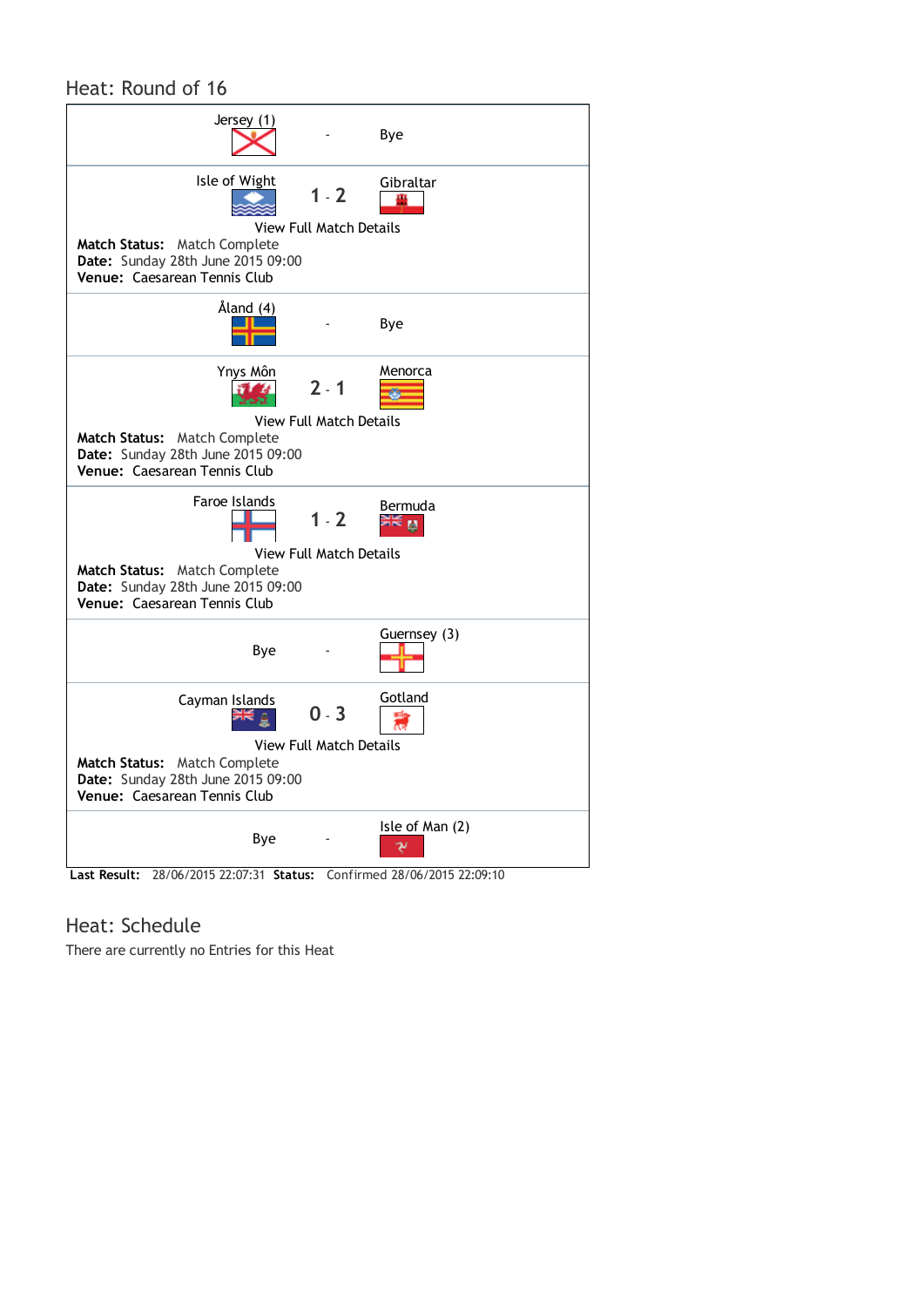# Tennis Womens' Team Event

### Heat: Final



Last Result: 29/06/2015 16:11:46 Status: Confirmed 29/06/2015 16:11:53

### Heat: Semi‐Finals



Last Result: 29/06/2015 16:09:05 Status: Confirmed 29/06/2015 16:09:13

## Heat: Quarter‐Finals



Last Result: 28/06/2015 15:10:03 Status: Confirmed 03/07/2015 14:28:34

#### Heat: Schedule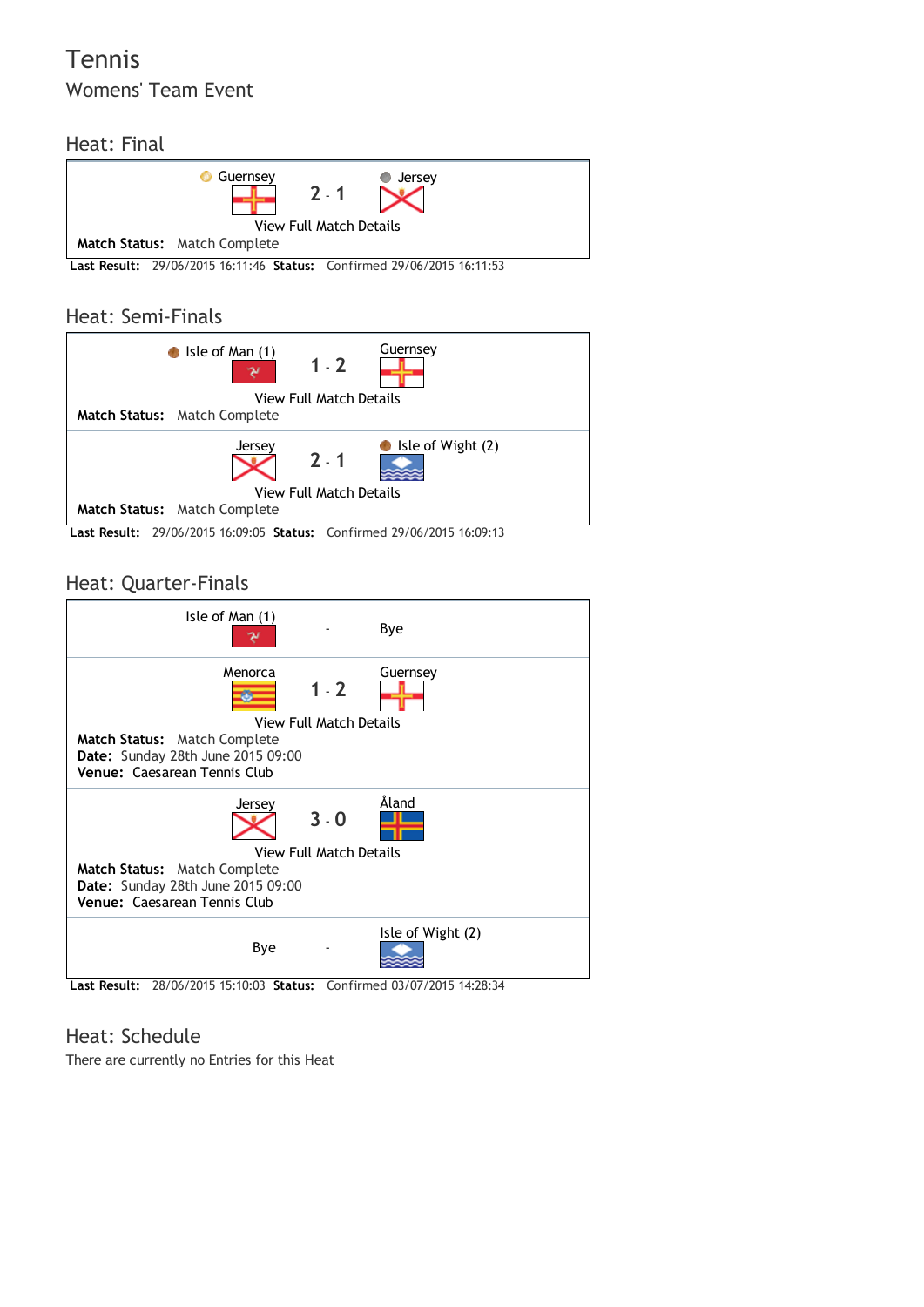Tennis Men's Singles

Heat: Final



Last Result: 03/07/2015 12:32:34 Status: Confirmed 03/07/2015 12:32:46

#### Heat: Semi‐Finals



Last Result: 02/07/2015 20:20:48 Status: Confirmed 02/07/2015 20:21:06

#### Heat: Quarter‐Finals



Last Result: 01/07/2015 13:31:31 Status: Confirmed 01/07/2015 13:31:39

| Scott Clayton (1)<br><b>X</b> Jersey          | $2 - 0$    | Jack Keyes<br><b>Externe Bermuda</b>           |
|-----------------------------------------------|------------|------------------------------------------------|
|                                               | $6-3, 6-1$ |                                                |
| Regan Matthews<br><b>See Isle of Wight</b>    | $0 - 2$    | Dominic McLuskey (9)<br>Guernsey               |
|                                               | $1-6, 3-6$ |                                                |
| David Stephen Parry (3)<br><b>WS</b> Ynys Môn | $0 - 2$    | Gavin Manders (13)<br><b>Example 1</b> Bermuda |
|                                               | $2-6, 1-6$ |                                                |
| Stuart Parker (6)                             | $7 - 0$    | Pætur M. Dahl                                  |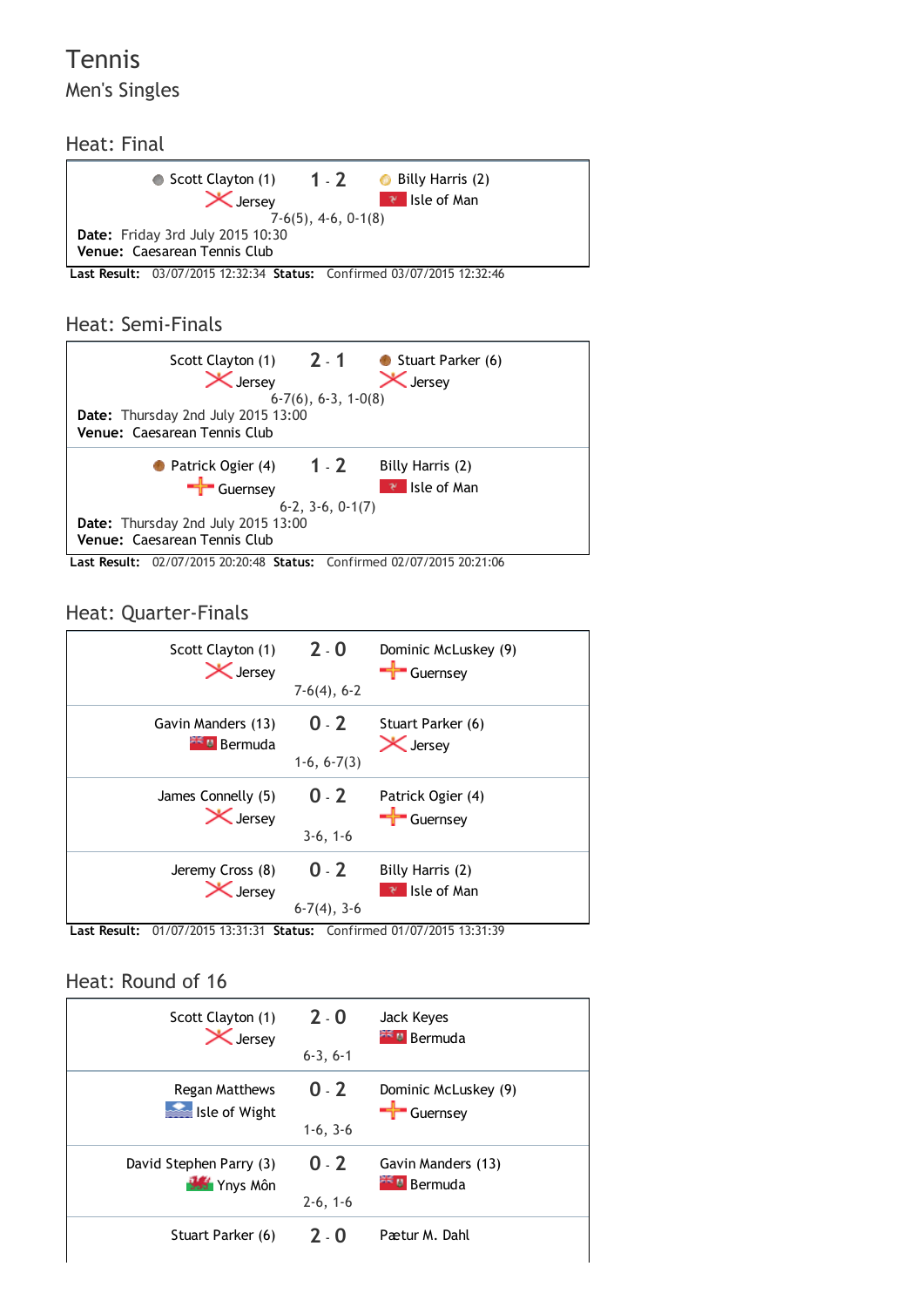| <b>X</b> Jersey           | $6-0, 6-1$     | $\blacksquare$ Faroe Islands  |
|---------------------------|----------------|-------------------------------|
| Marc Chinn                | $0 - 2$        | James Connelly (5)            |
| Isle of Man               | $3-6, 2-6$     | <b>X</b> Jersey               |
| David Thomas (14)         | $0 - 2$        | Patrick Ogier (4)             |
| <b>Externe Bermuda</b>    | $6-7(3)$ , 2-6 | $\frac{1}{\sqrt{2}}$ Guernsey |
| Benjamin Brading (10)     | $0 - 2$        | Jeremy Cross (8)              |
| Isle of Wight             | $3-6, 2-6$     | <b>X</b> Jersey               |
| Aitor Catchot Sintes (15) | $0 - 2$        | Billy Harris (2)              |
| Menorca                   | $5-7, 4-6$     | Isle of Man                   |

Last Result: 30/06/2015 21:09:21 Status: Confirmed 30/06/2015 21:09:31

| Scott Clayton (1)                                   | $2 - 0$                       | Björn Carlnäs                  |
|-----------------------------------------------------|-------------------------------|--------------------------------|
| <b>X</b> Jersey                                     | $6-1, 6-3$                    | Gotland                        |
| Nicholas Petersson (16)                             | $1 - 2$                       | Jack Keyes                     |
| Faroe Islands                                       | $1-6, 6-2, 0-1(8)$            | <b>Bermuda</b>                 |
| Sion Rhodri Myers (7)                               | $1 - 2$                       | Regan Matthews                 |
| <b>Wash</b> Ynys Môn                                | $2-6, 7-6(8), 0-1(7)$         | Isle of Wight                  |
| Dominic McLuskey (9)                                | $2 - 0$                       | Ryan Chinn                     |
| $\frac{1}{\sqrt{2}}$ Guernsey                       | $6-1, 6-0$                    | <b>P</b> Isle of Man           |
| David Stephen Parry (3)                             | $2 - 0$                       | Jack Hedges                    |
| <b>Washing Ynys Môn</b>                             | $7-5, 6-1$                    | $\mathbb{R}$ Isle of Man       |
| Gavin Manders (13)                                  | $2 - 0$                       | Jonathan Foulkes               |
| <b>EFT</b> Bermuda                                  | $6-0, 6-1$                    | Isle of Wight                  |
| Stuart Parker (6)                                   | $2 - 0$                       | David Riera Pons               |
| <b>X</b> Jersey                                     | $6-1, 6-0$                    | Menorca                        |
| Ilian Nachev (11)<br><b>XX &amp; Cayman Islands</b> | Pætur M. Dahl won by walkover | Pætur M. Dahl<br>Faroe Islands |
| Marc Chinn                                          | $2 - 0$                       | Otto Byman (12)                |
| ₹ Isle of Man                                       | $7-6(3), 6-2$                 | <b>Hand</b> Åland              |
| Daniel Reid                                         | $0 - 2$                       | James Connelly (5)             |
| <b>L</b> Cayman Islands                             | $0-6, 1-6$                    | X Jersey                       |
| Michael Foulkes                                     | $0 - 2$                       | David Thomas (14)              |
| <b>Record Isle of Wight</b>                         | $1-6, 4-6$                    | <b>Bermuda</b>                 |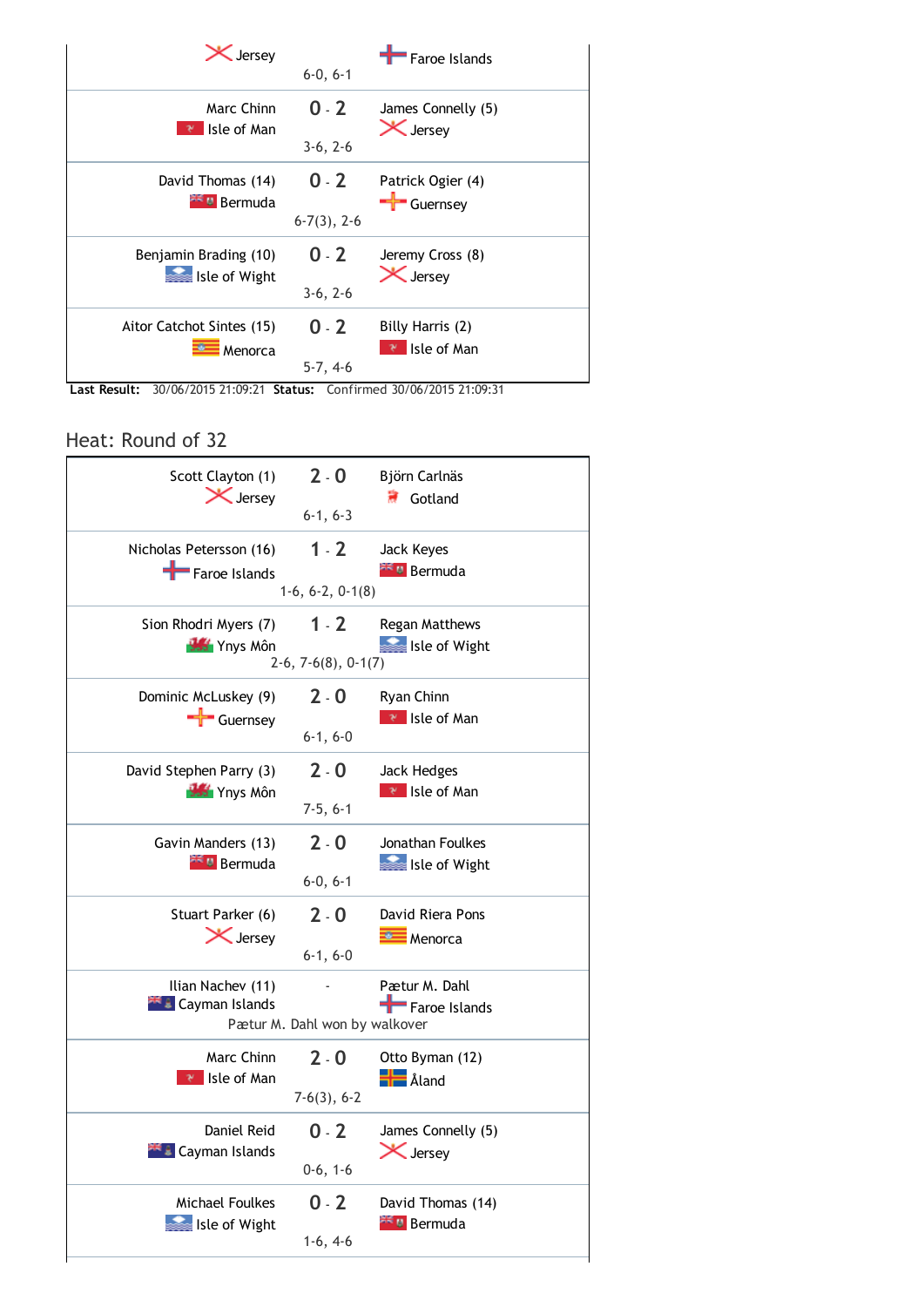| Karl Lindberg           | $0 - 2$            | Patrick Ogier (4)             |
|-------------------------|--------------------|-------------------------------|
| ₹<br>Gotland            | $1-6, 3-6$         | $\frac{1}{\sqrt{2}}$ Guernsey |
| <b>Kevin Fawcett</b>    | $0 - 2$            | Benjamin Brading (10)         |
| <b>E</b> Cayman Islands | $5-7, 4-6$         | Isle of Wight                 |
| Filip Engström          | $0 - 2$            | Jeremy Cross (8)              |
| Gotland                 | $4-6, 0-6$         | <b>X</b> Jersey               |
| Nico Robinson           | $1 - 2$            | Aitor Catchot Sintes (15)     |
| Guernsey                | $2-6, 6-4, 0-1(2)$ | Menorca                       |
| Hjalti Jacobsen         | $0 - 2$            | Billy Harris (2)              |
| Faroe Islands           | $0-6, 0-6$         | Isle of Man                   |

Last Result: 30/06/2015 15:18:02 Status: Confirmed 30/06/2015 15:25:09

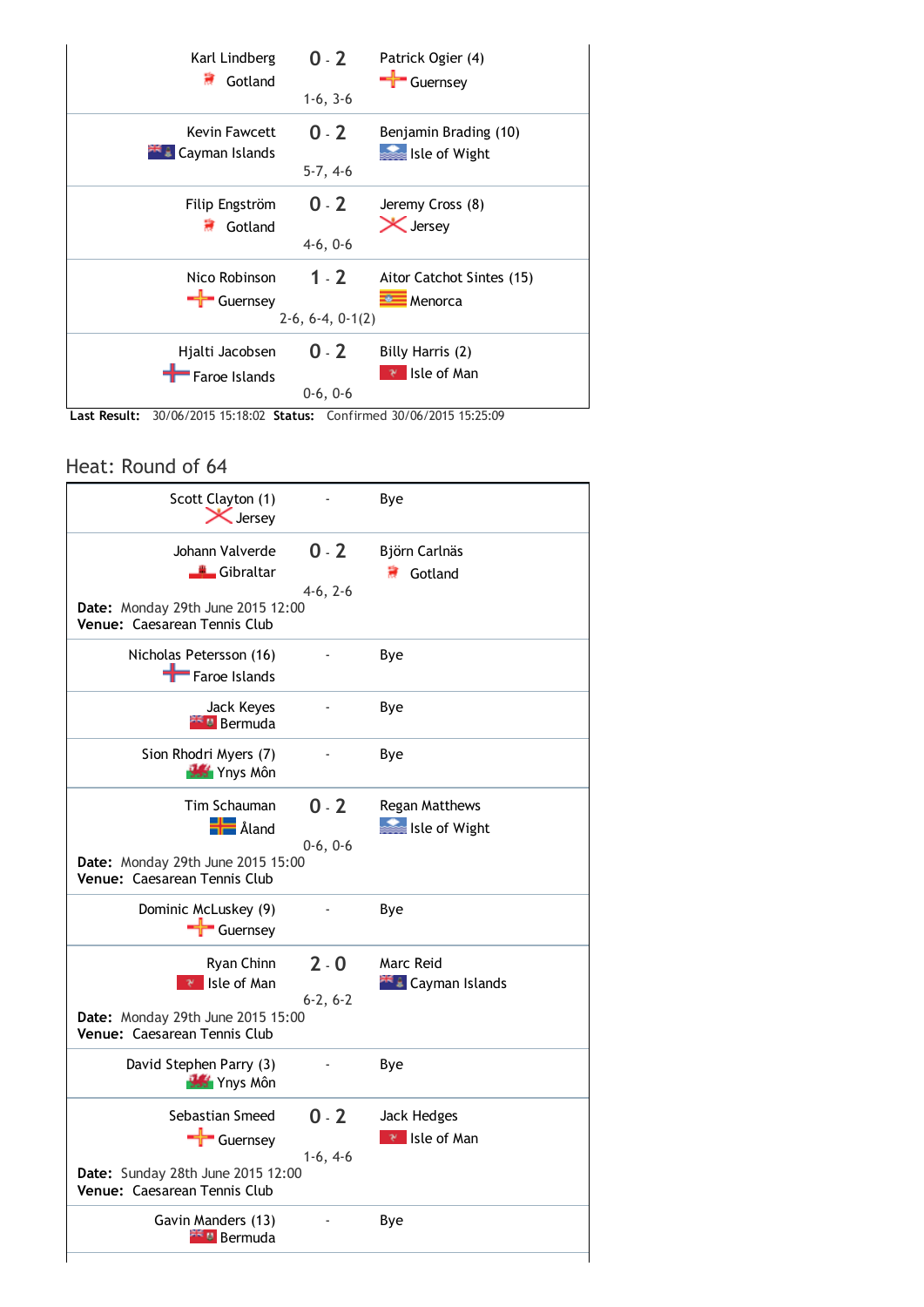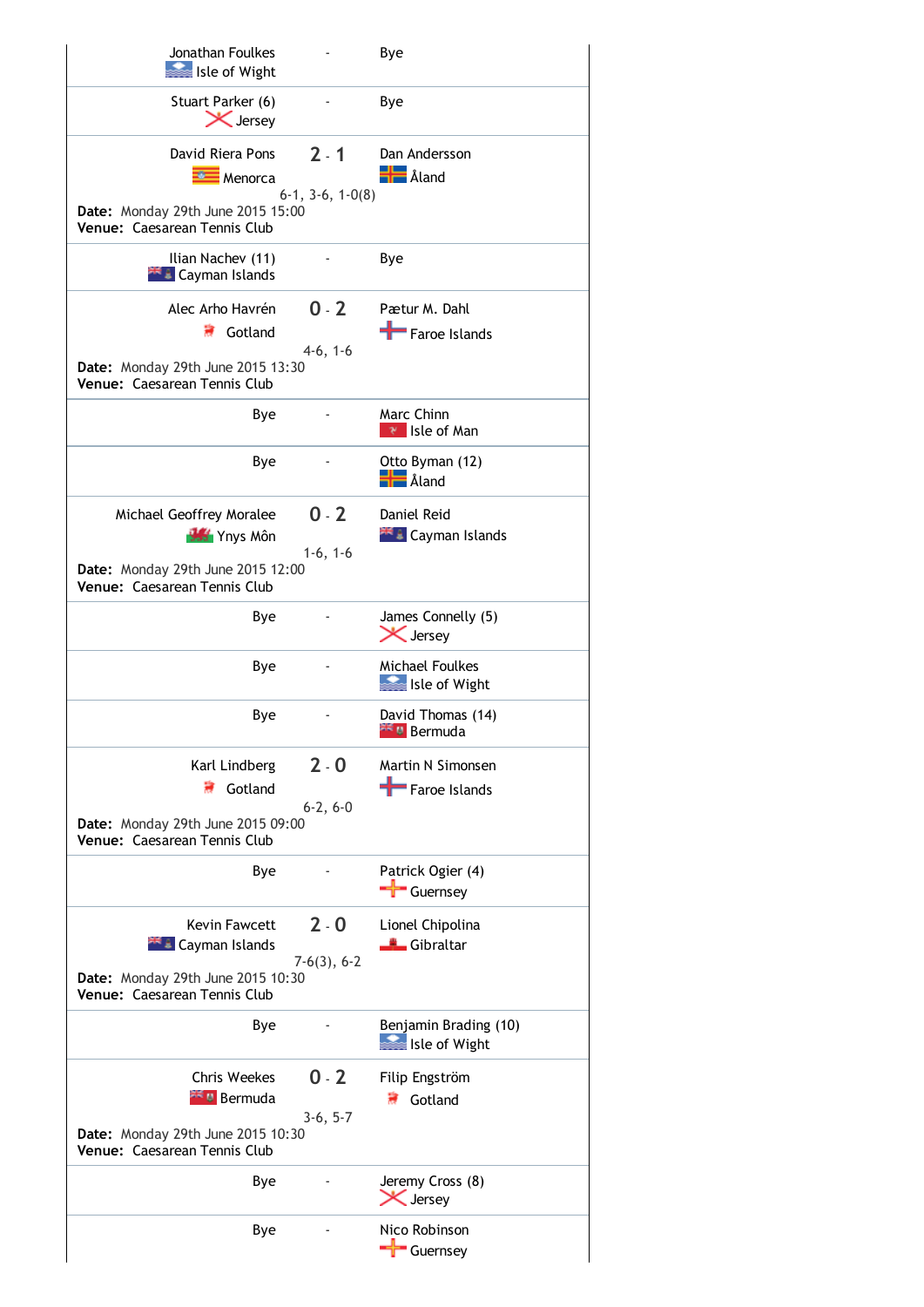

Last Result: 29/06/2015 19:28:45 Status: Confirmed 29/06/2015 19:29:17

## Heat: Schedule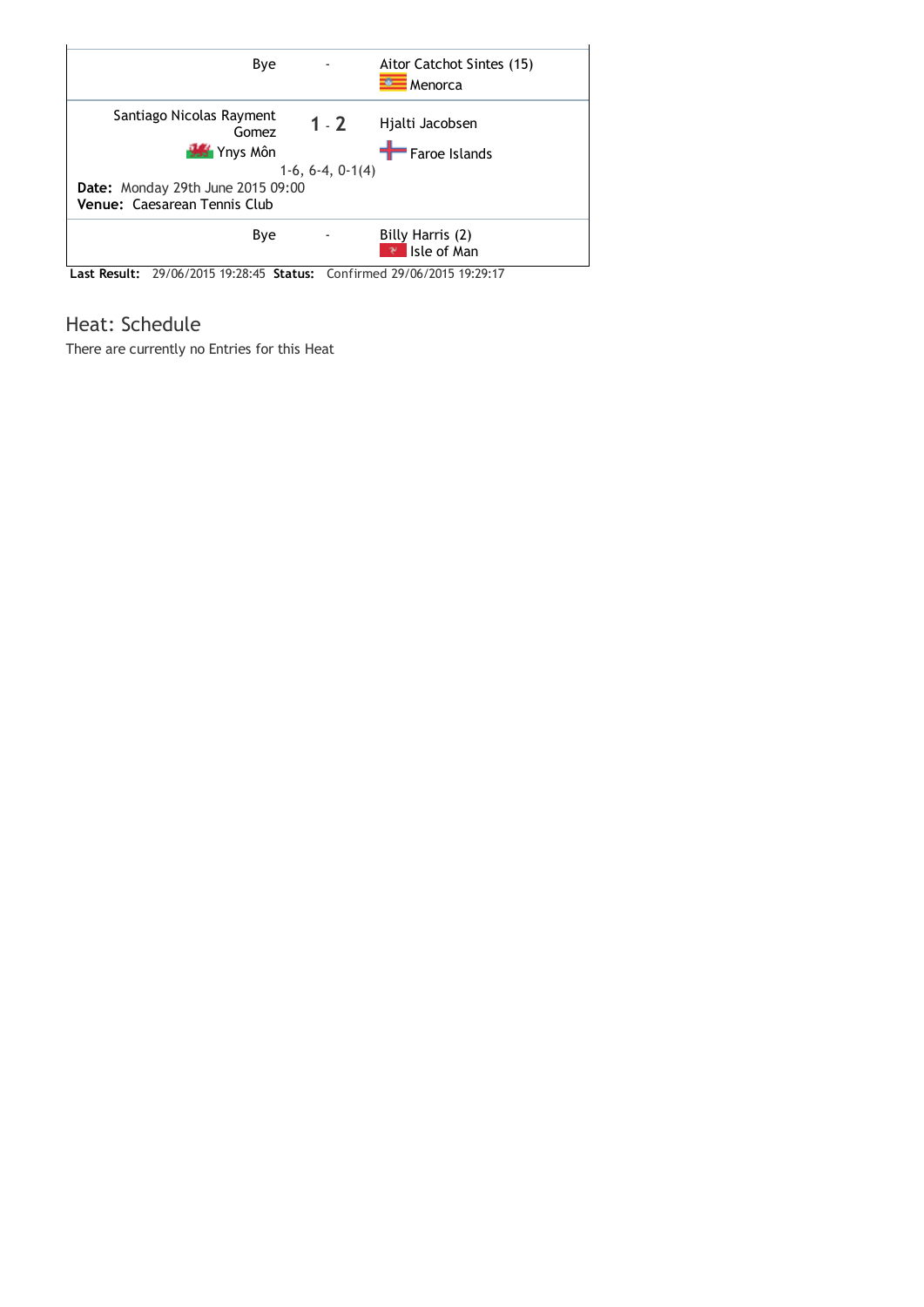Tennis Womens' Singles

Heat: Final



Last Result: 03/07/2015 10:30:23 Status: Confirmed 03/07/2015 10:34:48

Heat: Semi‐Finals



Last Result: 02/07/2015 20:31:52 Status: Confirmed 02/07/2015 20:31:58

#### Heat: Quarter‐Finals



Last Result: 01/07/2015 13:03:48 Status: Confirmed 03/07/2015 14:29:30

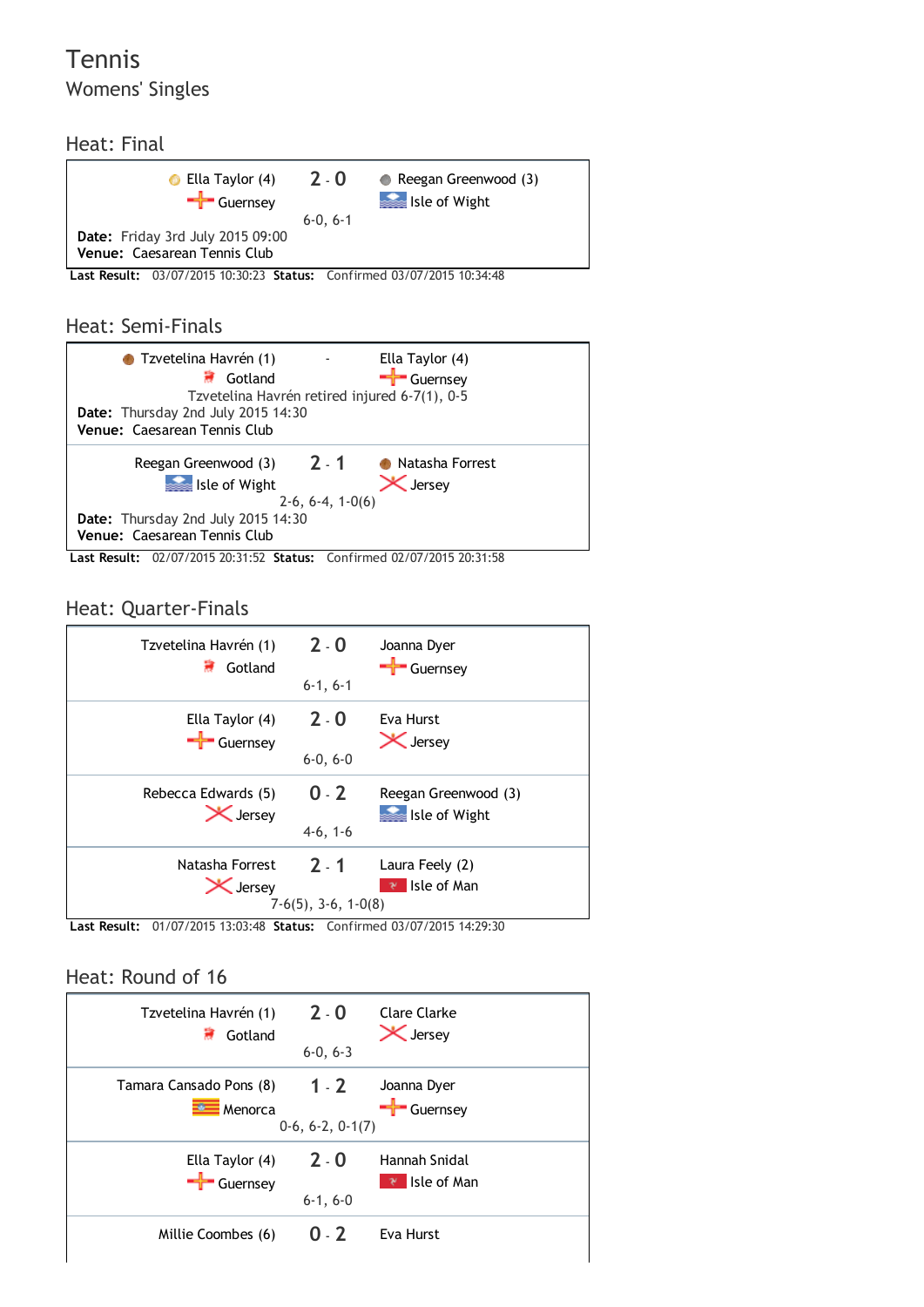| Isle of Wight             | $0-6, 3-6$    | <b>X</b> Jersey      |
|---------------------------|---------------|----------------------|
| <b>Mar Catchot Sintes</b> | $0 - 2$       | Rebecca Edwards (5)  |
| Menorca                   | $3-6, 2-6$    | <b>X</b> Jersey      |
| Lisa Lundberg             | $0 - 2$       | Reegan Greenwood (3) |
| $\frac{1}{2}$ Åland       | $1-6, 0-6$    | Isle of Wight        |
| Natasha Forrest           | $2 - 0$       | Pauline Nordlund (7) |
| <b>X</b> Jersey           | $6-2, 7-6(5)$ | $\frac{1}{2}$ Åland  |
| Sara Pons Tendero         | $0 - 2$       | Laura Feely (2)      |
| Menorca                   | $2-6, 2-6$    | Isle of Man          |

Last Result: 30/06/2015 12:32:22 Status: Confirmed 30/06/2015 12:32:44

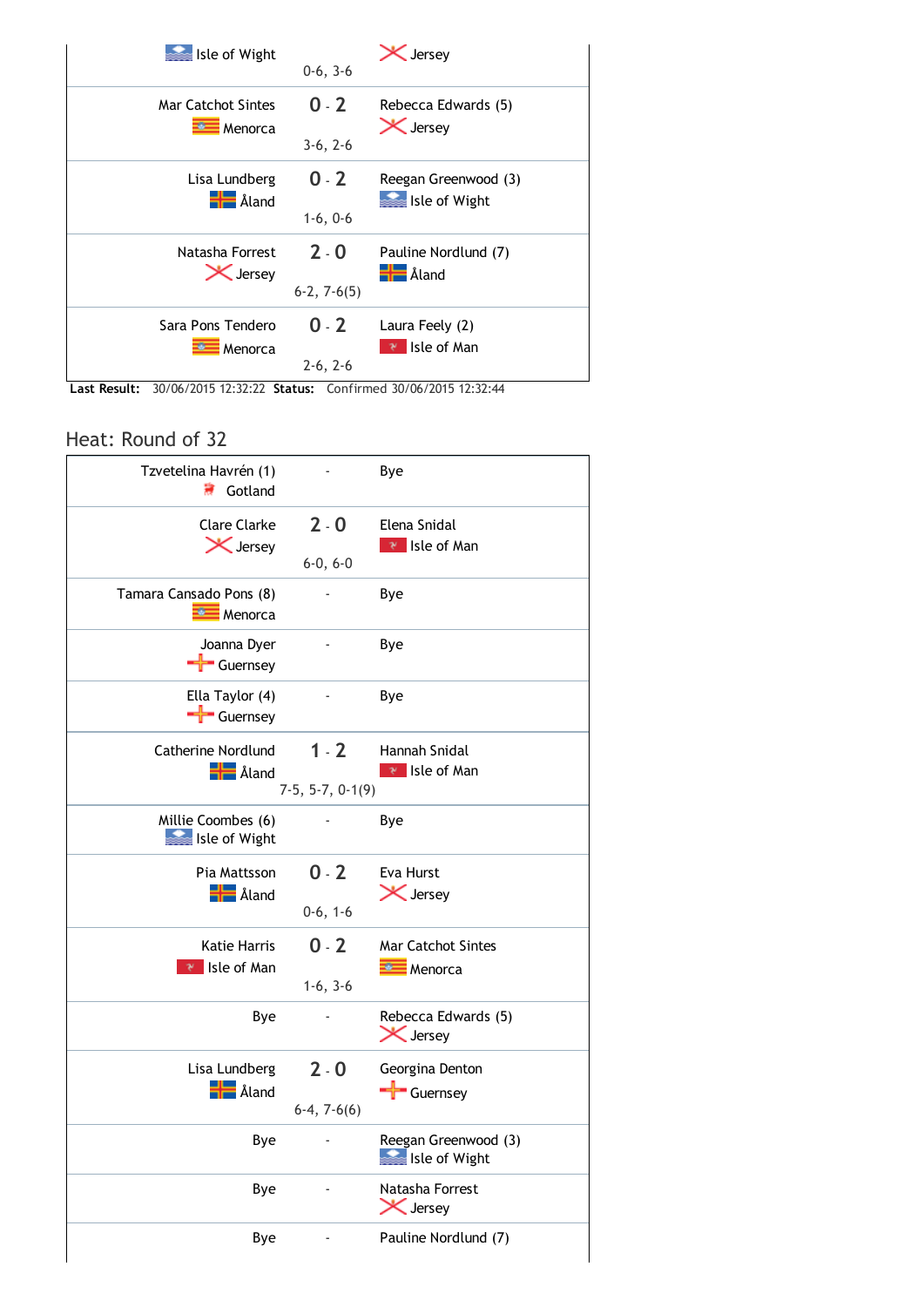

Last Result: 29/06/2015 17:22:07 Status: Confirmed 29/06/2015 17:24:05

Heat: Schedule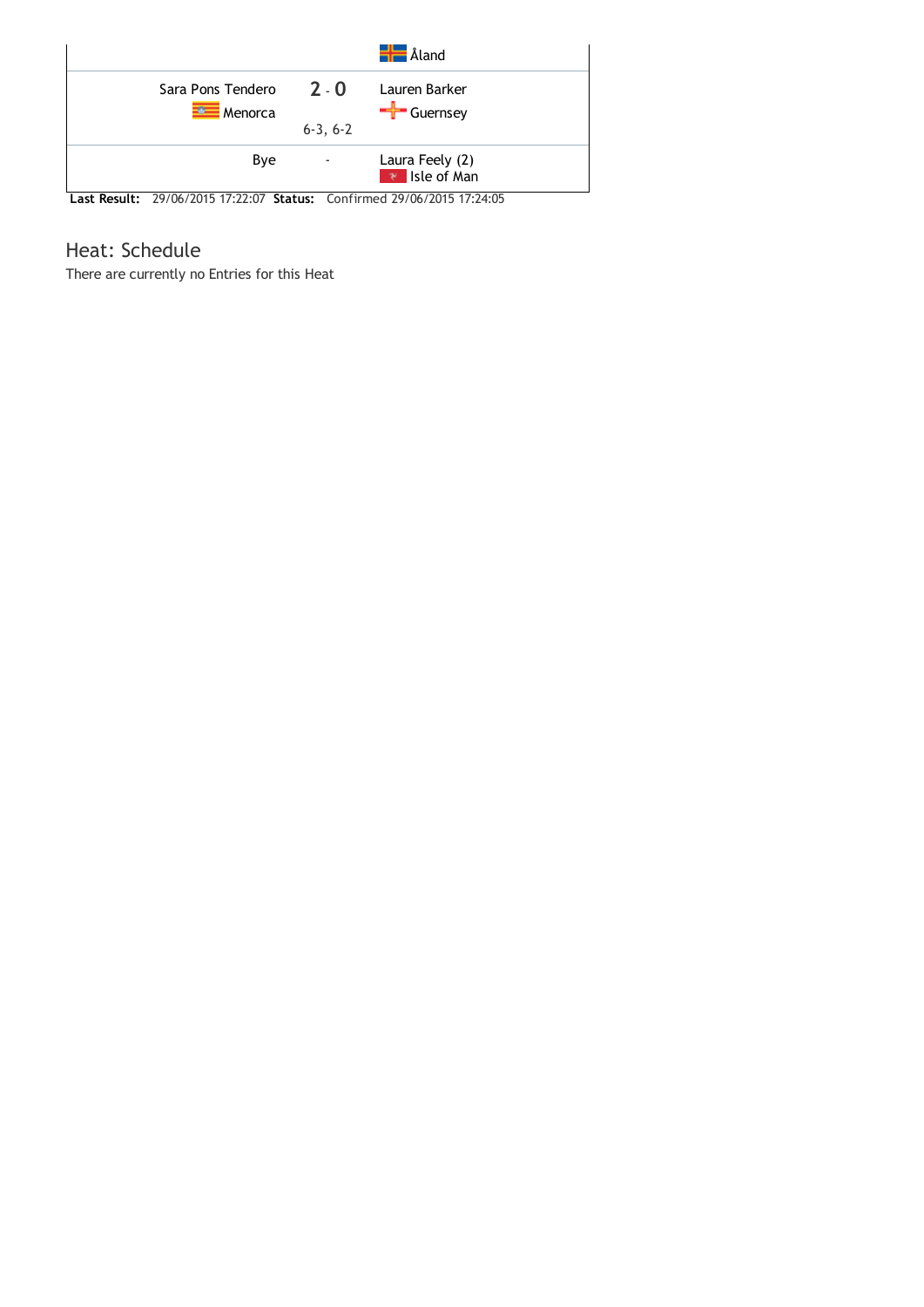# Tennis Men's Doubles

#### Heat: Final



Last Result: 03/07/2015 14:55:59 Status: Confirmed 03/07/2015 14:56:10

#### Heat: Semi‐Finals



Last Result: 02/07/2015 20:23:07 Status: Confirmed 02/07/2015 20:23:14

#### Heat: Quarter‐Finals



Last Result: 01/07/2015 18:53:10 Status: Confirmed 01/07/2015 18:53:31

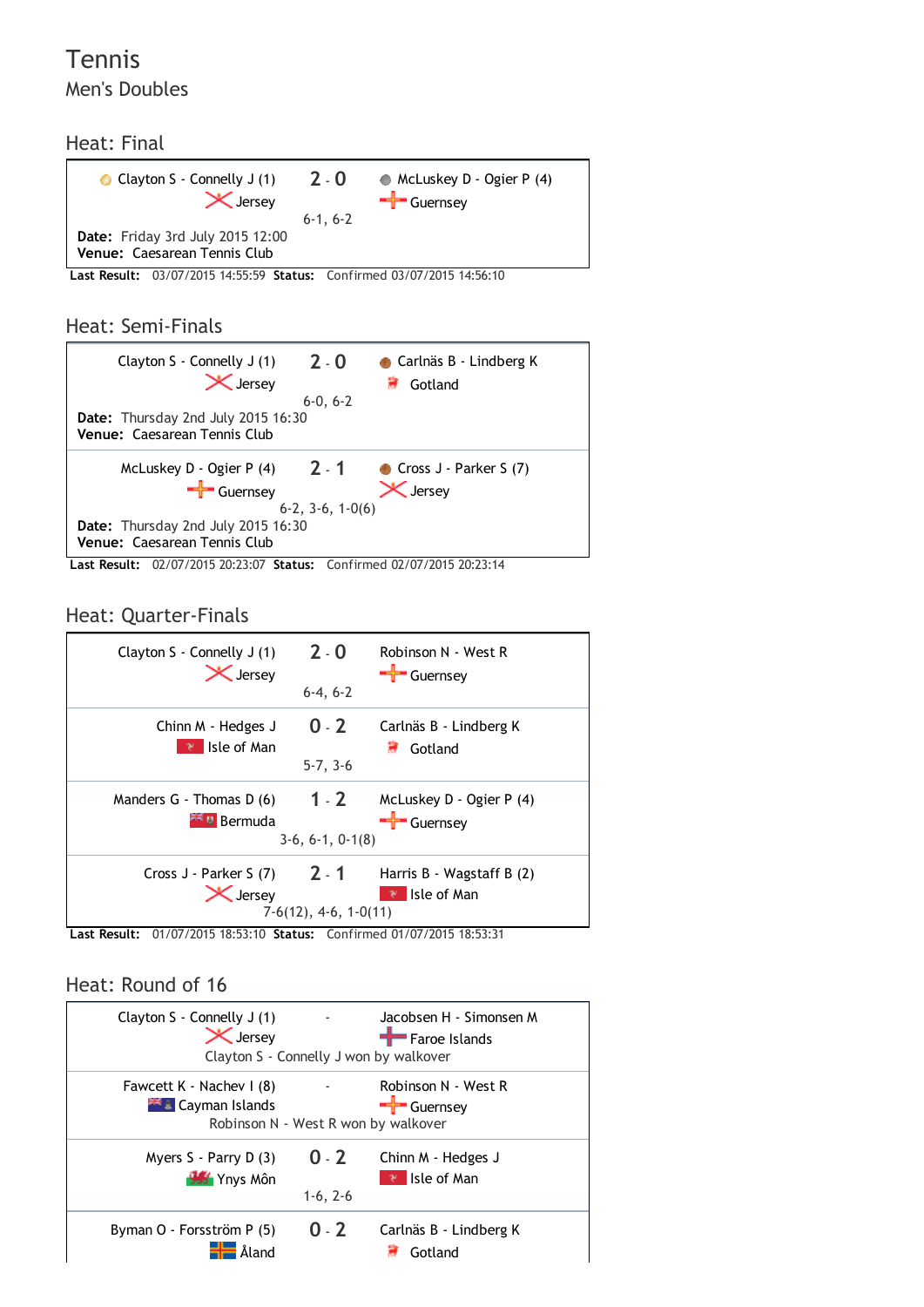

Last Result: 01/07/2015 14:11:43 Status: Confirmed 01/07/2015 14:12:24

| Clayton S - Connelly J (1)<br><b>X</b> Jersey       |                                   | Bye                                              |
|-----------------------------------------------------|-----------------------------------|--------------------------------------------------|
| Rayment Gomez S - Riley A<br><b>WAY</b> Ynys Môn    | $0 - 2$<br>$0-6, 3-6$             | Jacobsen H - Simonsen M<br>Faroe Islands         |
| Fawcett K - Nachev I (8)<br><b>E</b> Cayman Islands |                                   | Bye                                              |
| Robinson N - West R<br>Guernsey                     |                                   | Bye                                              |
| Myers S - Parry D (3)<br><b>W</b> Ynys Môn          |                                   | Bye                                              |
| Keyes J - Weekes C<br><b>Externe Bermuda</b>        | $1 - 2$<br>$7-6(5)$ , 3-6, 0-1(6) | Chinn M - Hedges J<br>$\mathbb{R}$ Isle of Man   |
| Byman O - Forsström P (5)<br><b>H</b> Aland         |                                   | Bye                                              |
| Carlnäs B - Lindberg K<br>₹<br>Gotland              |                                   | Bye                                              |
| Bye                                                 |                                   | Chipolina L - Valverde J<br><b>Gibraltar</b>     |
| Bye                                                 | $\frac{1}{2}$                     | Manders G - Thomas D (6)<br><b>Extra</b> Bermuda |
| Bye                                                 |                                   | Foulkes J - Matthews R<br>Isle of Wight          |
| Bye                                                 | ÷,                                | McLuskey D - Ogier P (4)<br>Guernsey             |
| Bye                                                 |                                   | Dahl P - Petersson N<br>Faroe Islands            |
| Bye                                                 |                                   | Cross J - Parker S (7)<br><b>X</b> Jersey        |
| Andersson D - Schauman T<br><b>He</b> Åland         | $0 - 2$<br>$1-6, 5-7$             | Reid D - Reid M<br><b>Extrac</b> Cayman Islands  |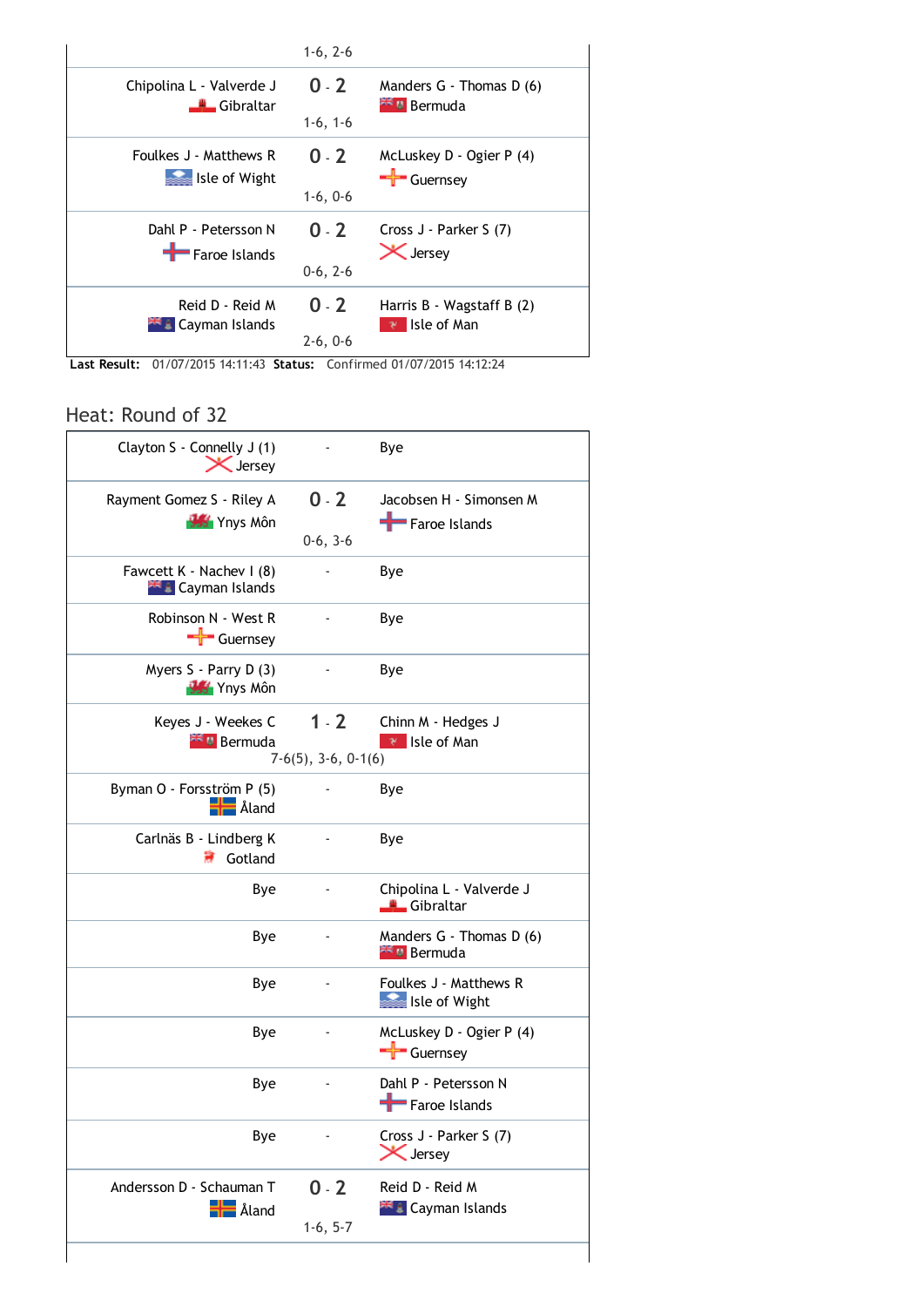Last Result: 30/06/2015 20:21:27 Status: Confirmed 30/06/2015 20:22:03

## Heat: Schedule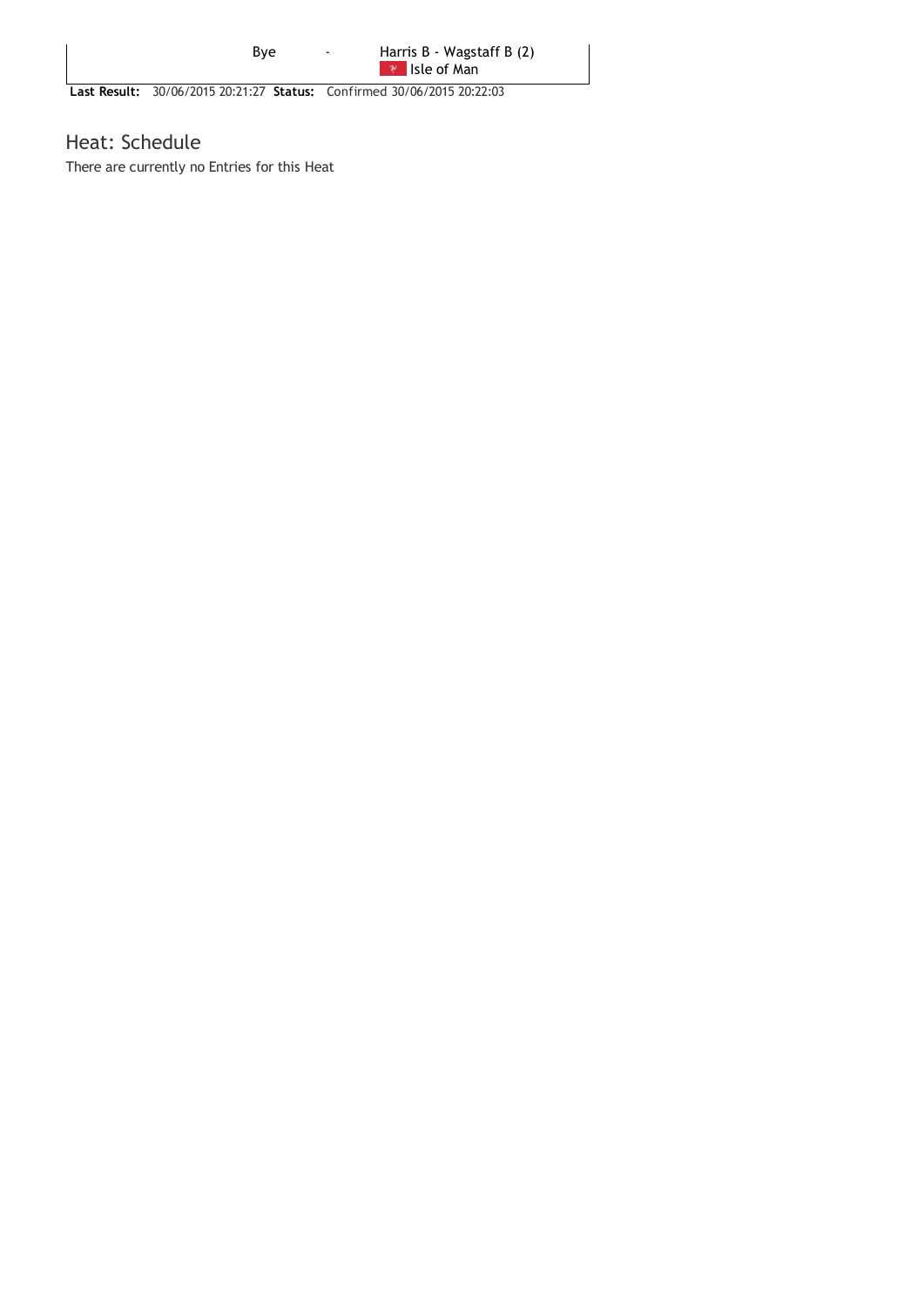# Tennis Womens' Doubles

Heat: Final

| Faragher K - Feely L (1)                | $2 - 1$            | Clarke C - Edwards R (2) |
|-----------------------------------------|--------------------|--------------------------|
| <b>P</b> Isle of Man                    |                    | $\mathsf{\times}$ Jersey |
|                                         | $5-7, 6-2, 1-0(5)$ |                          |
| <b>Date:</b> Friday 3rd July 2015 13:30 |                    |                          |
| Venue: Caesarean Tennis Club            |                    |                          |

Last Result: 03/07/2015 14:26:28 Status: Confirmed 03/07/2015 14:30:21

#### Heat: Semi‐Finals



Last Result: 02/07/2015 20:24:13 Status: Confirmed 03/07/2015 14:30:06

## Heat: Quarter‐Finals



| Faragher K - Feely L (1)<br>Isle of Man       |                       | Bye                             |
|-----------------------------------------------|-----------------------|---------------------------------|
| Lundberg L - Nordlund C<br><b>H</b> Aland     | $0 - 2$<br>$1-6, 1-6$ | Dyer J - Frith C<br>Guernsey    |
| Cansado Pons T - Pons Tendero<br>ς<br>Menorca |                       | Bye                             |
| Forrest N - Hurst E<br><b>X</b> Jersey        |                       | Bye                             |
| Bye                                           |                       | Barker L - Denton G<br>Guernsey |
| Bye                                           |                       | Nordlund P - Ringbom M          |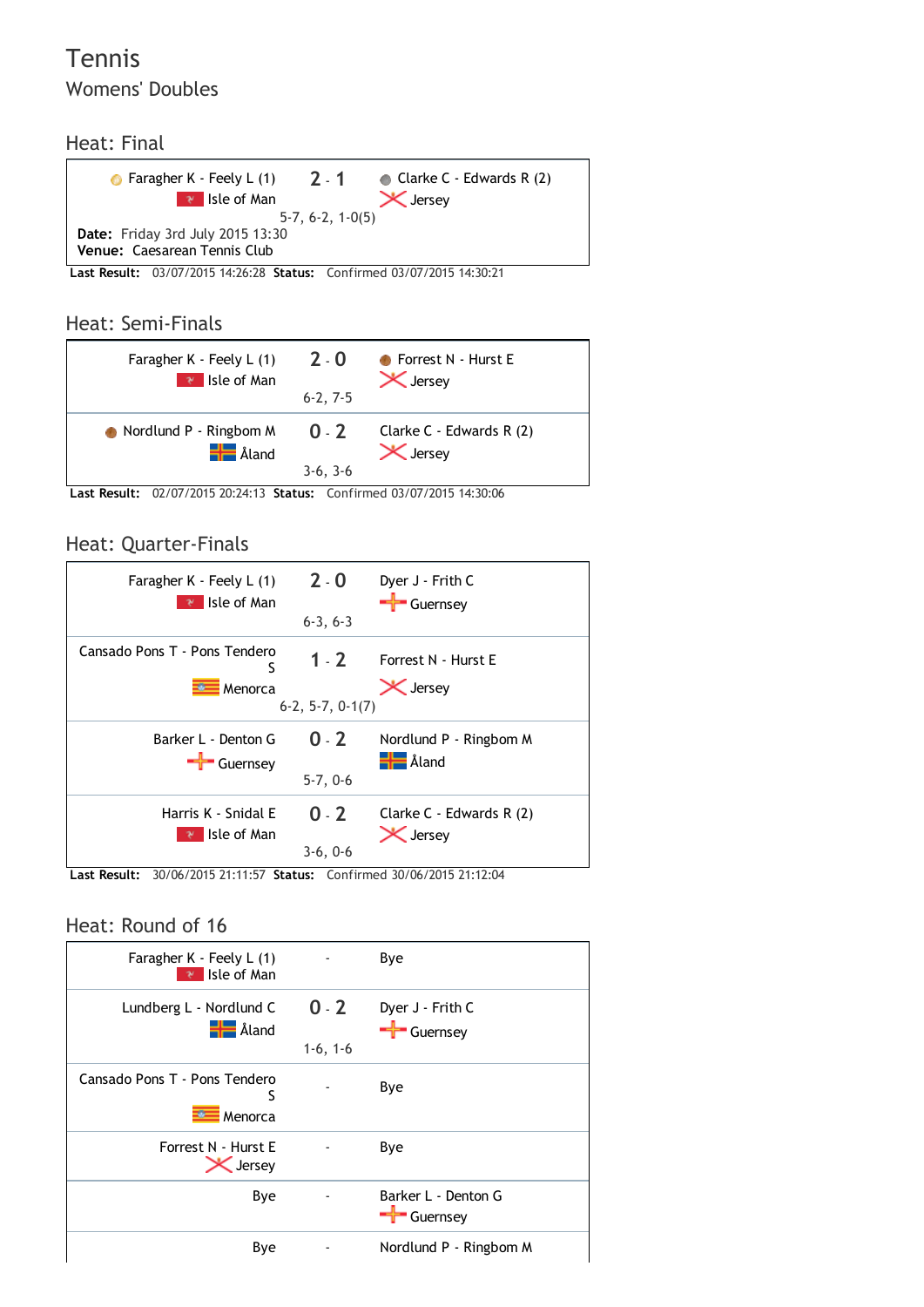|     |   | <b>H</b> Åland                              |
|-----|---|---------------------------------------------|
| Bye | ٠ | Harris K - Snidal E<br><b>P</b> Isle of Man |
| Bye | ۰ | Clarke C - Edwards R (2)<br><b>X</b> Jersey |

Last Result: 30/06/2015 13:03:30 Status: Confirmed 30/06/2015 13:03:52

# Heat: Schedule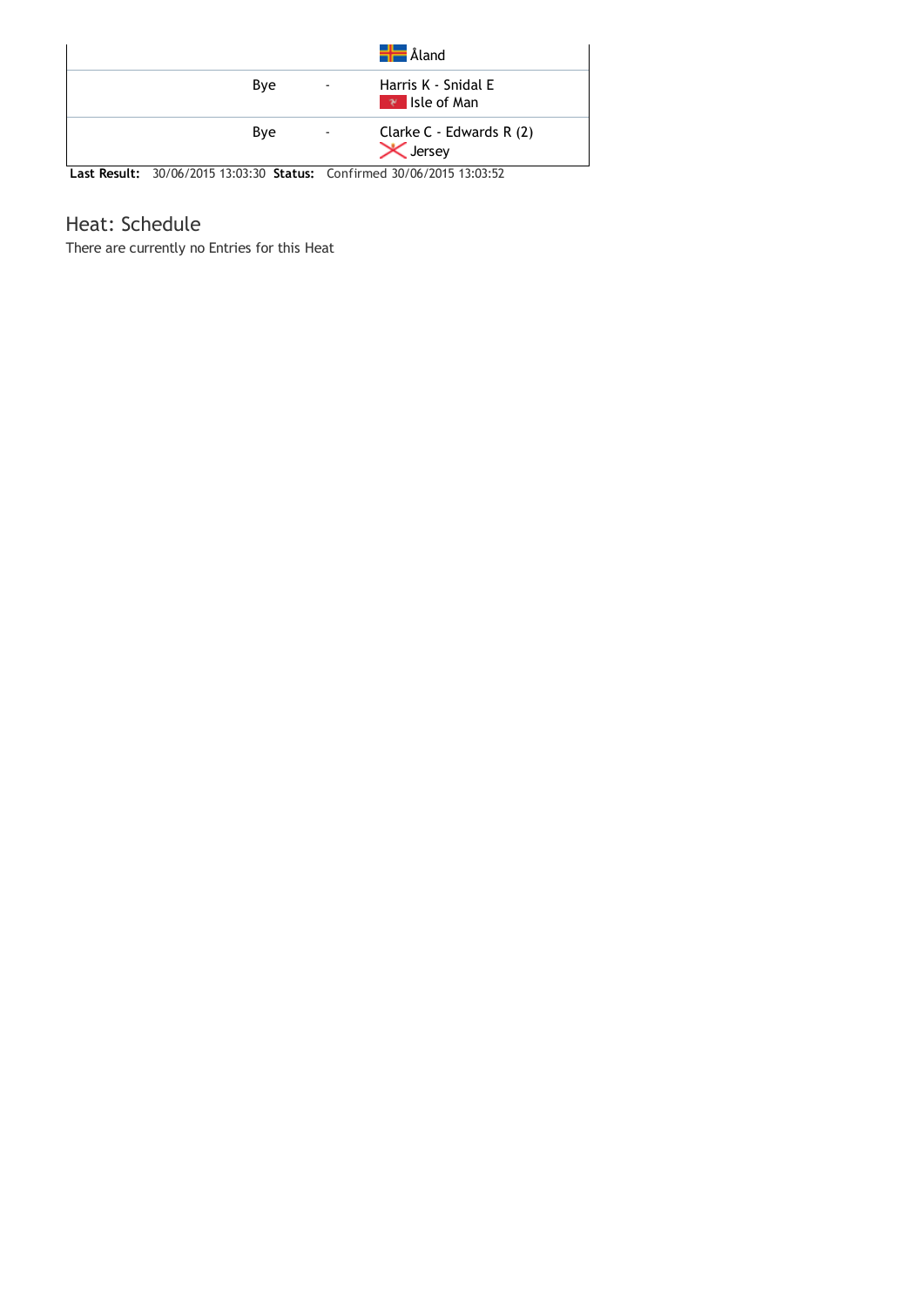# Tennis Mixed Doubles

#### Heat: Final



Last Result: 03/07/2015 16:13:31 Status: Confirmed 03/07/2015 16:13:46

## Heat: Semi‐Finals



Last Result: 02/07/2015 20:25:57 Status: Confirmed 02/07/2015 20:26:11

# Heat: Quarter‐Finals



Last Result: 01/07/2015 14:16:30 Status: Confirmed 01/07/2015 14:16:51

| Arho Havrén A - Havrén T (1)<br>Gotland    |                       | Bye                                                  |
|--------------------------------------------|-----------------------|------------------------------------------------------|
| Riera Pons D - Vidal Gornes A<br>Menorca   | $7 - 0$<br>$6-3, 6-3$ | Smeed S - Frith C<br>$\frac{1}{2}$ Guernsey          |
| Wagstaff B - Faragher K (3)<br>Isle of Man |                       | Bye                                                  |
| Faudemer J - Gouyette K<br><b>X</b> Jersey | $2 - 0$<br>$6-3, 6-3$ | Foulkes M - Coombes M<br><b>Season Isle of Wight</b> |
| Bye                                        |                       | Brading B - Greenwood R<br>Isle of Wight             |
| Bye                                        |                       | Forsström P - Ringbom M (4)                          |